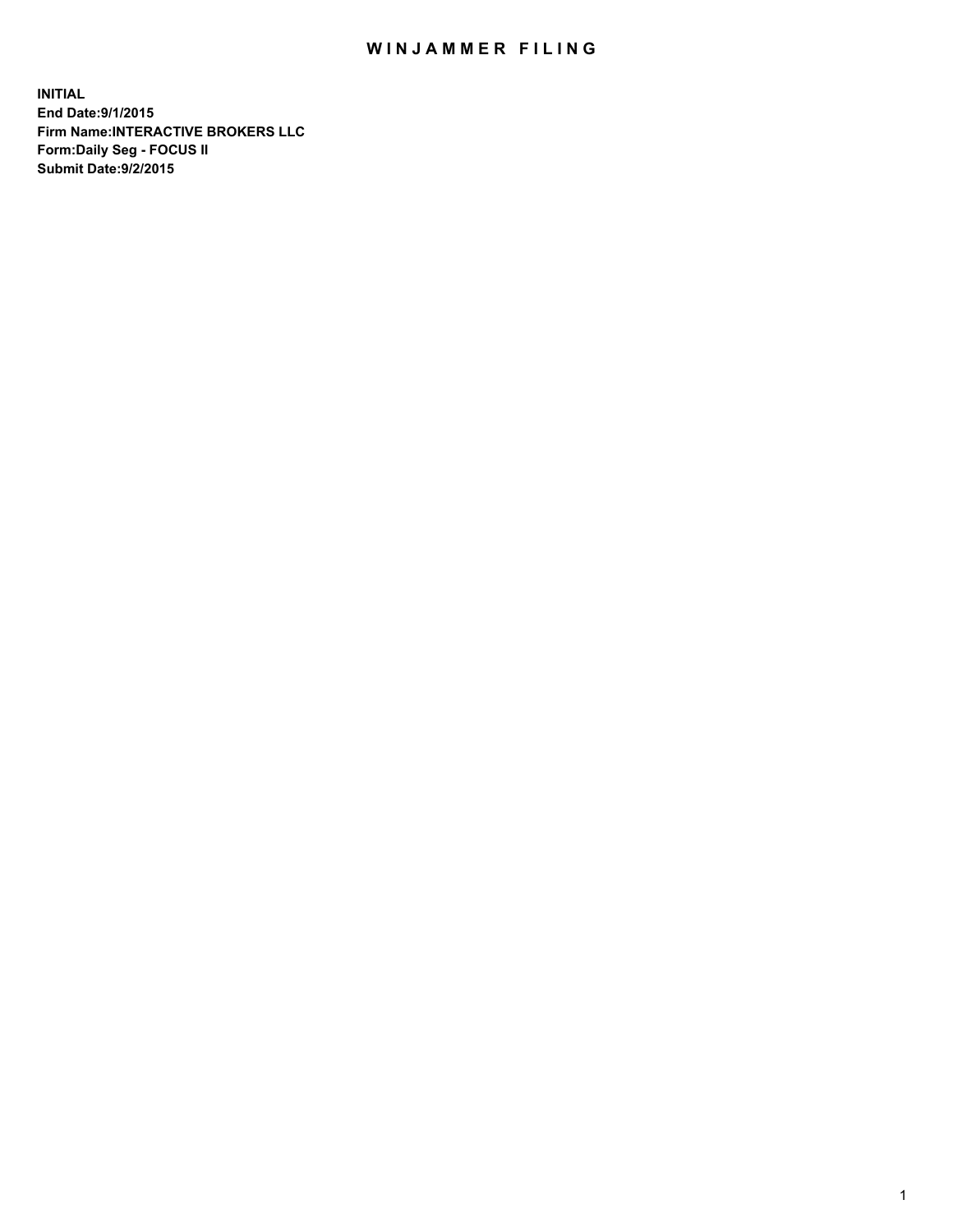## **INITIAL End Date:9/1/2015 Firm Name:INTERACTIVE BROKERS LLC Form:Daily Seg - FOCUS II Submit Date:9/2/2015 Daily Segregation - Cover Page**

| Name of Company<br><b>Contact Name</b><br><b>Contact Phone Number</b><br><b>Contact Email Address</b>                                                                                                                                                                                                                          | <b>INTERACTIVE BROKERS LLC</b><br><b>Michael Ellman</b><br>203-422-8926<br>mellman@interactivebrokers.co<br>$\mathbf{m}$ |
|--------------------------------------------------------------------------------------------------------------------------------------------------------------------------------------------------------------------------------------------------------------------------------------------------------------------------------|--------------------------------------------------------------------------------------------------------------------------|
| FCM's Customer Segregated Funds Residual Interest Target (choose one):<br>a. Minimum dollar amount: ; or<br>b. Minimum percentage of customer segregated funds required:% ; or<br>c. Dollar amount range between: and; or<br>d. Percentage range of customer segregated funds required between: % and %.                       | $\overline{\mathbf{0}}$<br>0<br>155,000,000 245,000,000<br>0 <sub>0</sub>                                                |
| FCM's Customer Secured Amount Funds Residual Interest Target (choose one):<br>a. Minimum dollar amount: ; or<br>b. Minimum percentage of customer secured funds required:%; or<br>c. Dollar amount range between: and; or<br>d. Percentage range of customer secured funds required between:% and%.                            | $\overline{\mathbf{0}}$<br>0<br>80,000,000 120,000,000<br>0 <sub>0</sub>                                                 |
| FCM's Cleared Swaps Customer Collateral Residual Interest Target (choose one):<br>a. Minimum dollar amount: ; or<br>b. Minimum percentage of cleared swaps customer collateral required:% ; or<br>c. Dollar amount range between: and; or<br>d. Percentage range of cleared swaps customer collateral required between:% and%. | $\overline{\mathbf{0}}$<br>$\overline{\mathbf{0}}$<br>0 <sub>0</sub><br>0 <sup>0</sup>                                   |

Attach supporting documents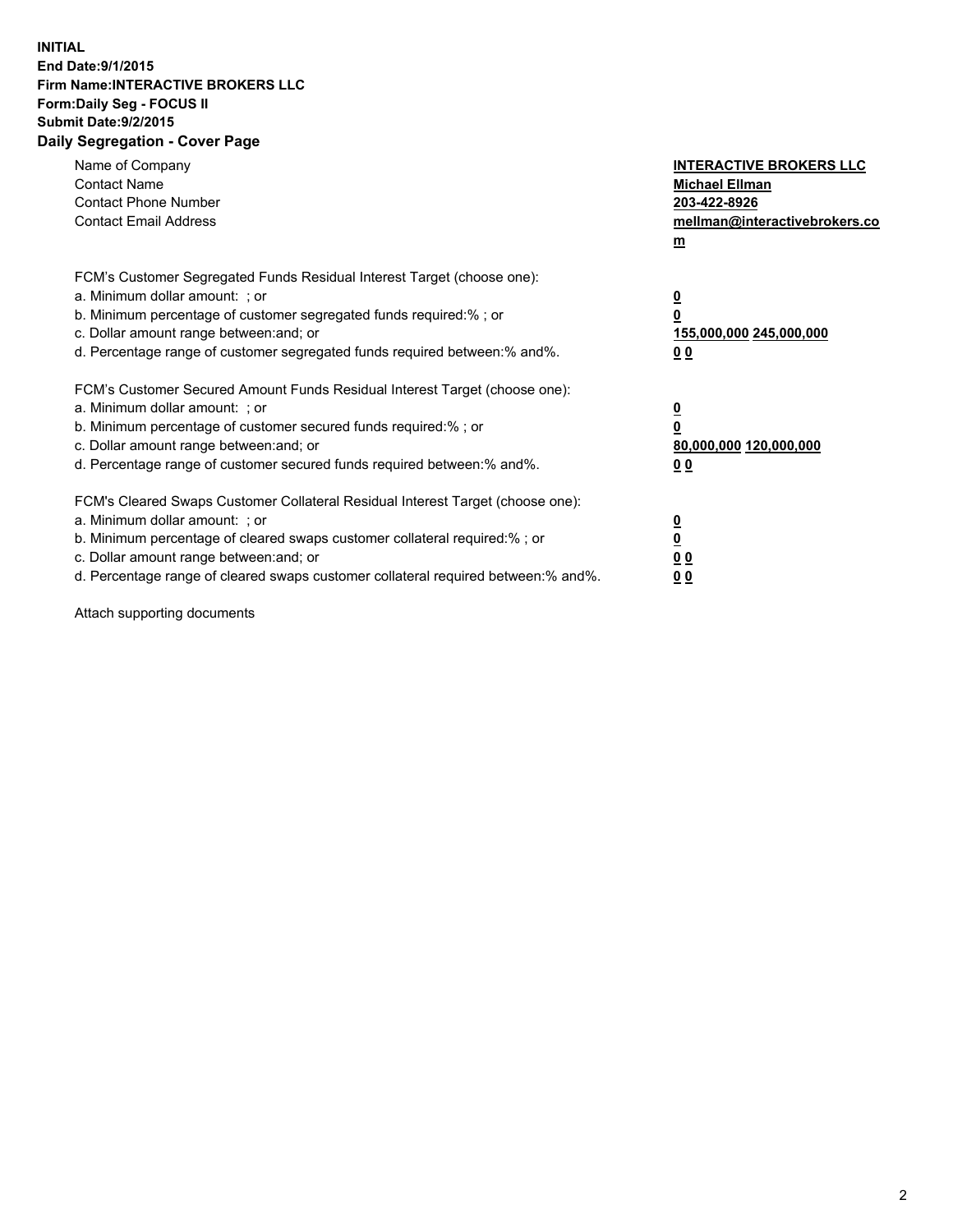## **INITIAL End Date:9/1/2015 Firm Name:INTERACTIVE BROKERS LLC Form:Daily Seg - FOCUS II Submit Date:9/2/2015 Daily Segregation - Secured Amounts**

|     | Foreign Futures and Foreign Options Secured Amounts                                         |                                   |
|-----|---------------------------------------------------------------------------------------------|-----------------------------------|
|     | Amount required to be set aside pursuant to law, rule or regulation of a foreign            | $0$ [7305]                        |
|     | government or a rule of a self-regulatory organization authorized thereunder                |                                   |
| 1.  | Net ledger balance - Foreign Futures and Foreign Option Trading - All Customers             |                                   |
|     | A. Cash                                                                                     | 350,727,246 [7315]                |
|     | B. Securities (at market)                                                                   | $0$ [7317]                        |
| 2.  | Net unrealized profit (loss) in open futures contracts traded on a foreign board of trade   | -15,511,232 [7325]                |
| 3.  | Exchange traded options                                                                     |                                   |
|     | a. Market value of open option contracts purchased on a foreign board of trade              | 69,390 [7335]                     |
|     | b. Market value of open contracts granted (sold) on a foreign board of trade                | -205,924 [7337]                   |
| 4.  | Net equity (deficit) (add lines 1.2. and 3.)                                                | 335,079,480 [7345]                |
| 5.  | Account liquidating to a deficit and account with a debit balances - gross amount           | 262,159 [7351]                    |
|     |                                                                                             |                                   |
|     | Less: amount offset by customer owned securities                                            | 0 [7352] 262,159 [7354]           |
| 6.  | Amount required to be set aside as the secured amount - Net Liquidating Equity              | 335,341,639 [7355]                |
|     | Method (add lines 4 and 5)                                                                  |                                   |
| 7.  | Greater of amount required to be set aside pursuant to foreign jurisdiction (above) or line | 335,341,639 [7360]                |
|     | 6.                                                                                          |                                   |
|     | FUNDS DEPOSITED IN SEPARATE REGULATION 30.7 ACCOUNTS                                        |                                   |
| 1.  | Cash in banks                                                                               |                                   |
|     | A. Banks located in the United States                                                       | 7,300,149 [7500]                  |
|     | B. Other banks qualified under Regulation 30.7                                              | 0 [7520] 7,300,149 [7530]         |
| 2.  | Securities                                                                                  |                                   |
|     | A. In safekeeping with banks located in the United States                                   | 370,371,256 [7540]                |
|     | B. In safekeeping with other banks qualified under Regulation 30.7                          | 0 [7560] 370,371,256 [7570]       |
| 3.  | Equities with registered futures commission merchants                                       |                                   |
|     | A. Cash                                                                                     | $0$ [7580]                        |
|     | <b>B.</b> Securities                                                                        | $0$ [7590]                        |
|     | C. Unrealized gain (loss) on open futures contracts                                         | $0$ [7600]                        |
|     | D. Value of long option contracts                                                           | $0$ [7610]                        |
|     | E. Value of short option contracts                                                          | 0 [7615] 0 [7620]                 |
| 4.  | Amounts held by clearing organizations of foreign boards of trade                           |                                   |
|     | A. Cash                                                                                     | $0$ [7640]                        |
|     | <b>B.</b> Securities                                                                        | $0$ [7650]                        |
|     | C. Amount due to (from) clearing organization - daily variation                             | $0$ [7660]                        |
|     | D. Value of long option contracts                                                           | $0$ [7670]                        |
|     | E. Value of short option contracts                                                          | 0 [7675] 0 [7680]                 |
| 5.  | Amounts held by members of foreign boards of trade                                          |                                   |
|     | A. Cash                                                                                     | 84,858,011 [7700]                 |
|     | <b>B.</b> Securities                                                                        | $0$ [7710]                        |
|     | C. Unrealized gain (loss) on open futures contracts                                         | -1,855,774 [7720]                 |
|     | D. Value of long option contracts                                                           | 69,395 [7730]                     |
|     | E. Value of short option contracts                                                          | -205,918 [7735] 82,865,714 [7740] |
| 6.  | Amounts with other depositories designated by a foreign board of trade                      | $0$ [7760]                        |
| 7.  | Segregated funds on hand                                                                    | $0$ [7765]                        |
| 8.  |                                                                                             |                                   |
|     | Total funds in separate section 30.7 accounts                                               | 460,537,119 [7770]                |
| 9.  | Excess (deficiency) Set Aside for Secured Amount (subtract line 7 Secured Statement         | 125,195,480 [7380]                |
|     | Page 1 from Line 8)                                                                         |                                   |
| 10. | Management Target Amount for Excess funds in separate section 30.7 accounts                 | 80,000,000 [7780]                 |
| 11. | Excess (deficiency) funds in separate 30.7 accounts over (under) Management Target          | 45,195,480 [7785]                 |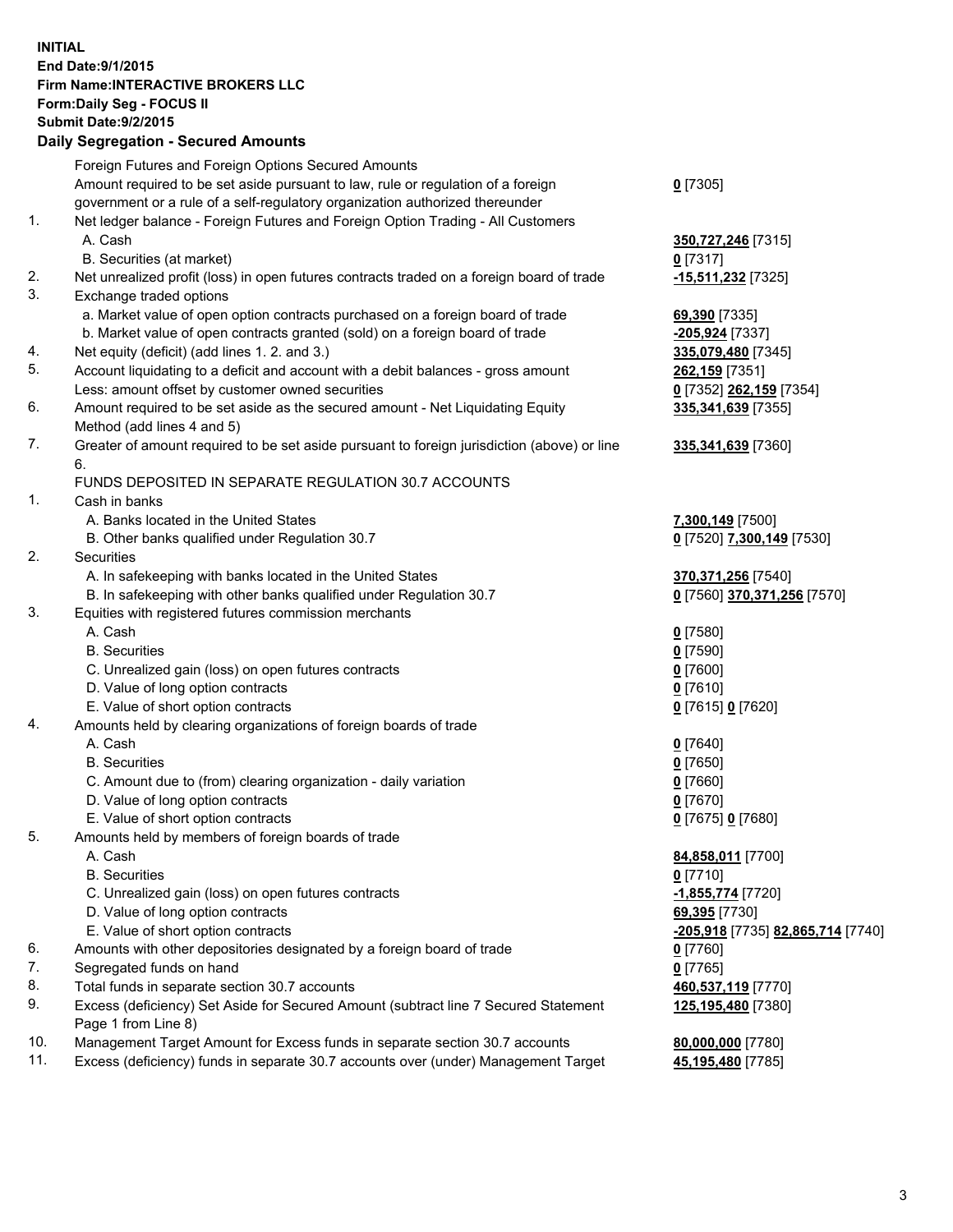**INITIAL End Date:9/1/2015 Firm Name:INTERACTIVE BROKERS LLC Form:Daily Seg - FOCUS II Submit Date:9/2/2015 Daily Segregation - Segregation Statement** SEGREGATION REQUIREMENTS(Section 4d(2) of the CEAct) 1. Net ledger balance A. Cash **2,695,360,981** [7010] B. Securities (at market) **0** [7020] 2. Net unrealized profit (loss) in open futures contracts traded on a contract market **-11,548,151** [7030] 3. Exchange traded options A. Add market value of open option contracts purchased on a contract market **141,739,580** [7032] B. Deduct market value of open option contracts granted (sold) on a contract market **-263,371,914** [7033] 4. Net equity (deficit) (add lines 1, 2 and 3) **2,562,180,496** [7040] 5. Accounts liquidating to a deficit and accounts with debit balances - gross amount **749,304** [7045] Less: amount offset by customer securities **0** [7047] **749,304** [7050] 6. Amount required to be segregated (add lines 4 and 5) **2,562,929,800** [7060] FUNDS IN SEGREGATED ACCOUNTS 7. Deposited in segregated funds bank accounts A. Cash **411,388,098** [7070] B. Securities representing investments of customers' funds (at market) **1,414,945,596** [7080] C. Securities held for particular customers or option customers in lieu of cash (at market) **0** [7090] 8. Margins on deposit with derivatives clearing organizations of contract markets A. Cash **20,269,349** [7100] B. Securities representing investments of customers' funds (at market) **1,033,548,325** [7110] C. Securities held for particular customers or option customers in lieu of cash (at market) **0** [7120] 9. Net settlement from (to) derivatives clearing organizations of contract markets **8,776,560** [7130] 10. Exchange traded options A. Value of open long option contracts **141,623,177** [7132] B. Value of open short option contracts **-263,255,548** [7133] 11. Net equities with other FCMs A. Net liquidating equity **0** [7140] B. Securities representing investments of customers' funds (at market) **0** [7160] C. Securities held for particular customers or option customers in lieu of cash (at market) **0** [7170] 12. Segregated funds on hand **0** [7150] 13. Total amount in segregation (add lines 7 through 12) **2,767,295,557** [7180] 14. Excess (deficiency) funds in segregation (subtract line 6 from line 13) **204,365,757** [7190] 15. Management Target Amount for Excess funds in segregation **155,000,000** [7194] **49,365,757** [7198]

16. Excess (deficiency) funds in segregation over (under) Management Target Amount Excess